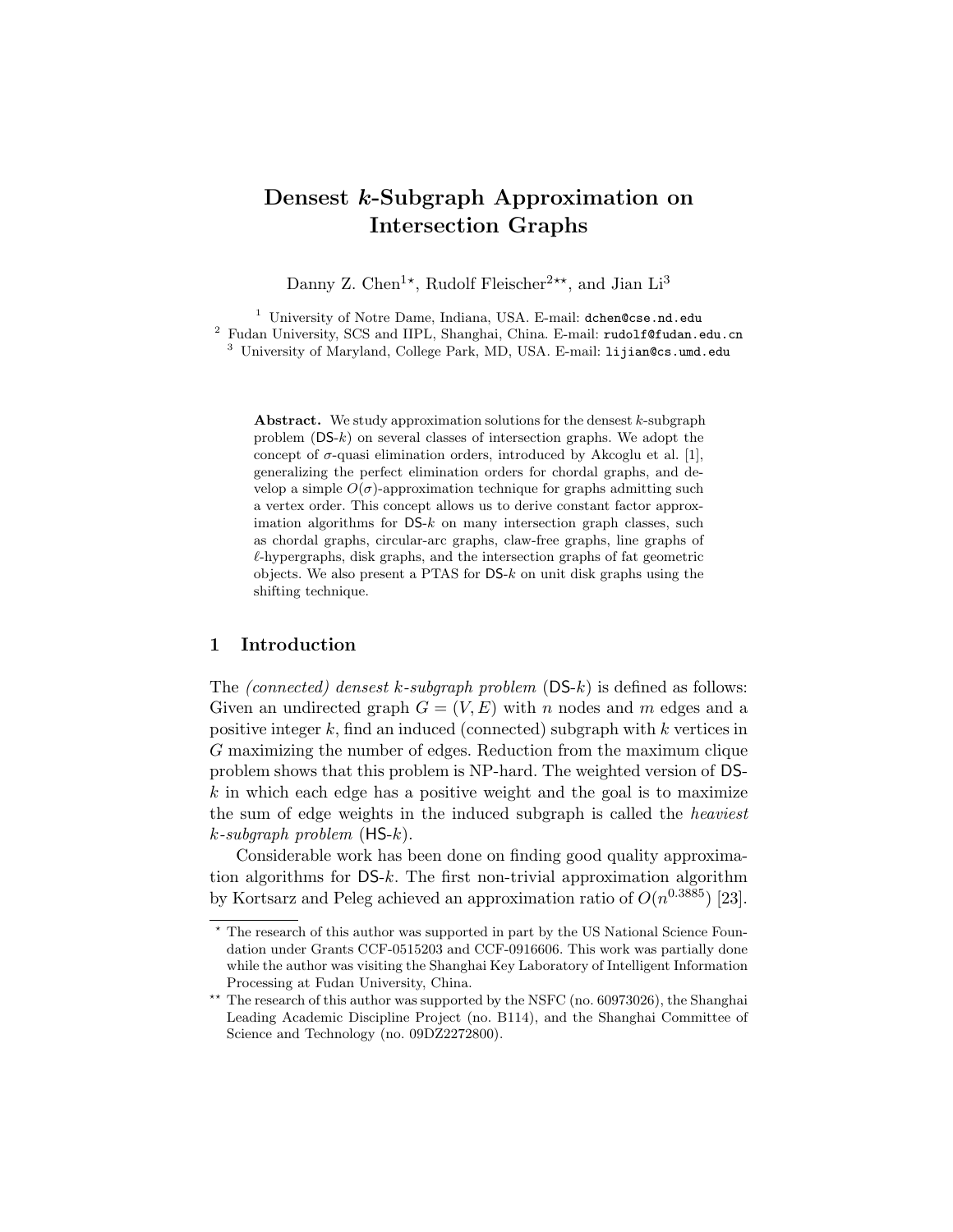Arora et al. [3] used random sampling techniques to obtain a polynomial time approximation scheme (PTAS) for dense graphs with  $k = \Omega(|V|)$ and  $|E| = \Omega(|V|^2)$ . Asahiro et al. [4] showed that the greedy method achieves an approximation ratio of  $O(\frac{n}{k})$  $\frac{n}{k}$ ).

Feige et al. proposed an  $\frac{n}{k}$ -approximation algorithm based on semidefinite programming [15] and an  $n^{\delta}$ -approximation algorithm for some  $\delta$  < 1  $\frac{1}{3}$  [14]. Recently, Bhaskara et al. [7] proposed an  $O(n^{1/4+\epsilon})$  approximation algorithm that runs in time  $n^{O(1/\epsilon)}$ . In [11], Demaine et al. gave a 2-approximation algorithm for  $H$ -minor-free graphs, for any fixed  $H$ . It is unlikely that there exists a PTAS for general graphs [21].

For some special graph classes and special values of  $k$ , better algorithms are known [19, 32, 34]. Maffioli proposed an  $O(nk^2)$  time algorithm for connected  $HS-k$  on trees [28]. This algorithm can easily be generalized to solve the unconnected case. Corneil and Pearl gave a polynomial time algorithm for  $DS-k$  on co-graphs, a subclass of perfect graphs [10].

Keil and Brecht developed polynomial time algorithms for HS-k on graphs with bounded treewidth based on dynamic programming [20]. Liazi et al. [25] presented a polynomial time algorithm for  $DS-k/HS-k$  on chains (i.e., graphs with maximum degree 2), and a subclass of proper interval graphs. They also obtained a PTAS for chordal graphs if the maximal clique intersection graph is a star, and polynomial time algorithms if the maximal clique intersection graph is a tree of bounded degree [26]. Recently, they showed that a simple greedy algorithm achieves an approximation factor of 3 for DS-k on chordal graphs [27].

Finding dense subgraphs with upper or lower bounds on their sizes has also been studied by several researchers [2, 22].

Our Results. In this paper, we focus on  $DS-k$  on several intersection graph classes: chordal graphs, circular-arc graphs, line graphs, disk graphs, and unit disk graphs. The closely related maximum clique problem is polynomial time solvable on these graph classes, except on disk graphs. Note that interval graphs are chordal graphs, and chordal graphs are perfect graphs. Although the maximum clique problem is polynomial time solvable on perfect graphs  $[18]$ , DS-k is NP-hard on perfect graphs, since it is NP-hard on bipartite graphs [30] and chordal graphs [10]. Connected  $DS-k$  is NP-hard on planar graphs [20]. The complexity status of unconnected DS-k on planar graphs, interval graphs, and proper interval graphs has been a long-standing open problem [10].

Since the complexity status of these problems is unknown, it is worthwhile to consider efficient approximation algorithms for them. We adopt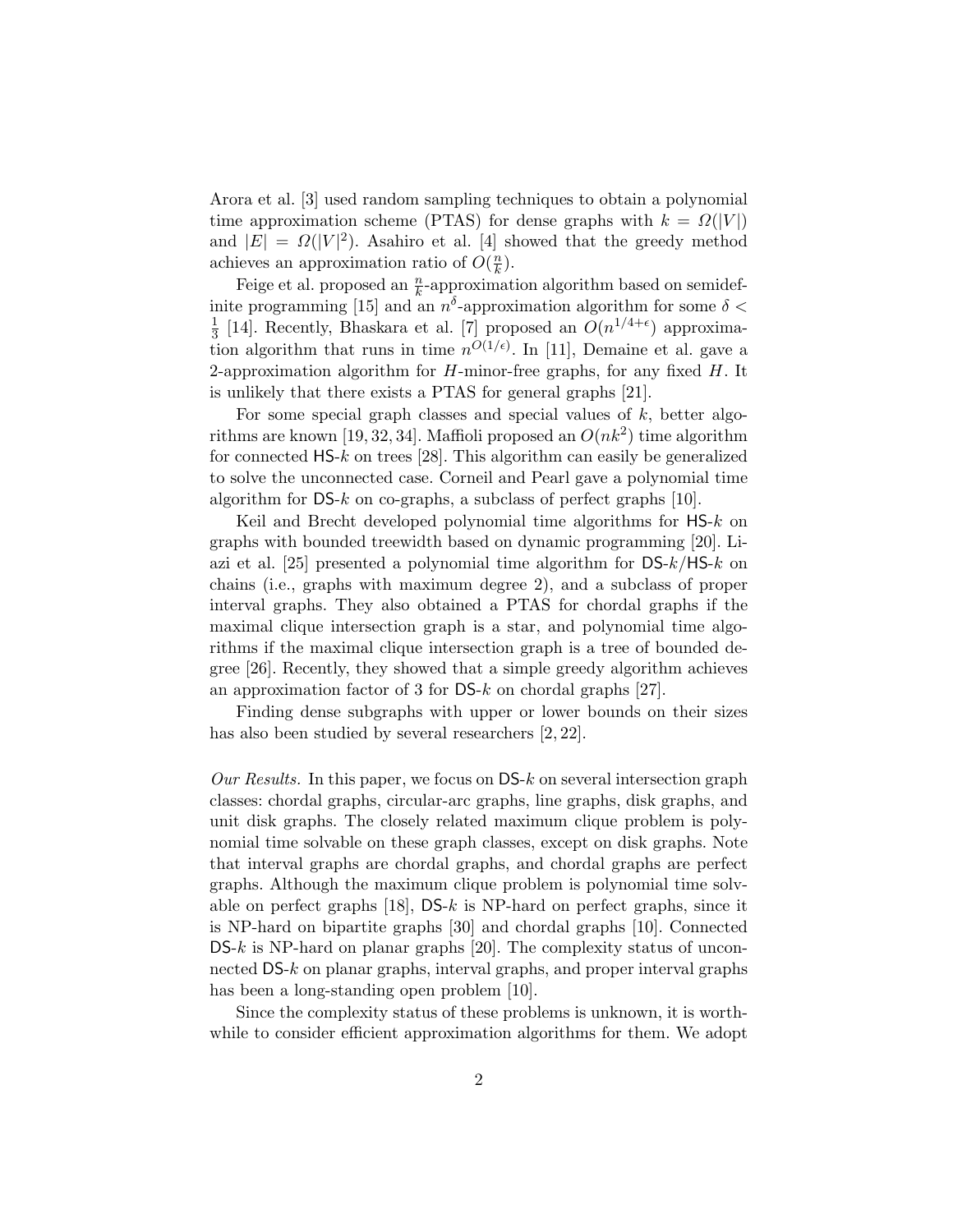the notion of  $\sigma$ -quasi elimination orders, for  $\sigma \geq 1$ , proposed by Akcoglu et al. [1], generalizing the perfect elimination orders for chordal graphs. It turns out that many intersection graph classes mentioned above have  $O(1)$ -quasi elimination orders [35]. This type of vertex order allows us to derive new approximation algorithms for DS-k. Our main result is an  $O(\sigma)$ -approximation algorithm for DS-k if the graph has a polynomial time computable  $\sigma$ -quasi elimination order. This immediately implies constant factor approximation ratios for many intersection graph classes. These classes include chordal graphs (with  $\sigma = 1$ ), circular-arc graphs (with  $\sigma = 2$ ), claw-free graphs (with  $\sigma = 2$ ), line graphs of  $\ell$ -hypergraphs (with  $\sigma = \ell$ ), disk graphs (with  $\sigma = 5$ ), unit disk graphs (with  $\sigma = 3$ ), and the intersection graphs of  $\lambda$ -fat objects in d-dimensional space (with  $\sigma = (3\lambda)^d$ ). We also propose a PTAS for DS-k on unit disk graphs based on the shifting technique [6] combined with a result by Arora et al. [3], if a disk representation is given. This improves the recent 1.5-approximation for  $DS-k$  on proper interval graphs [5]. Note that the class of proper interval graphs is equivalent to the class of unit interval graphs [31] which is a subset of the class of unit disk graphs.

## 2 Preliminaries

For a graph  $G = (V, E)$ , we denote its vertex set by  $V(G) = V$  and its edge set by  $E(G) = E$ . Let  $n = |V|$  and  $m = |E|$ . We denote the degree of a vertex v in G by  $deg_G(v)$ . For any  $v \in V$  and subsets  $S, W \subseteq V$ ,  $\sum_{u\in S} d(u, W)$ . Let G[S] denote the subgraph of G induced by  $S \subset V$ . let  $d(v, W)$  be the number of edges  $(v, w)$  with  $w \in W$ , and  $d(S, W) =$ Let  $\alpha(G)$  be the *independence number* of G, i.e., the size of a maximum independent set in  $G$ . The classic Turán bound states that

$$
\alpha(G) \ge \sum_{v \in V} \frac{1}{deg(v) + 1} \ge \frac{n}{\bar{d} + 1}
$$

where  $d$  is the average degree of the nodes in the graph [33]. For convenience, we rephrase the bound in the following lemma.

**Lemma 1.** For any graph  $G, m \geq \frac{n^2 - n\alpha(G)}{2\alpha(G)}$  $2\alpha(G)$ . The contract of  $\Box$ 

# 3 Elimination Orders and Intersection Graphs

If  $\mathcal{L} = (v_1, v_2, \dots, v_n)$  is an ordering of the vertices in V, we define  $Pred_{\mathcal{L}}(v_i) = \{v_i\} \cup \{v_j \mid j \leq i \text{ and } (v_j, v_i) \in E\},\$  the predecessors of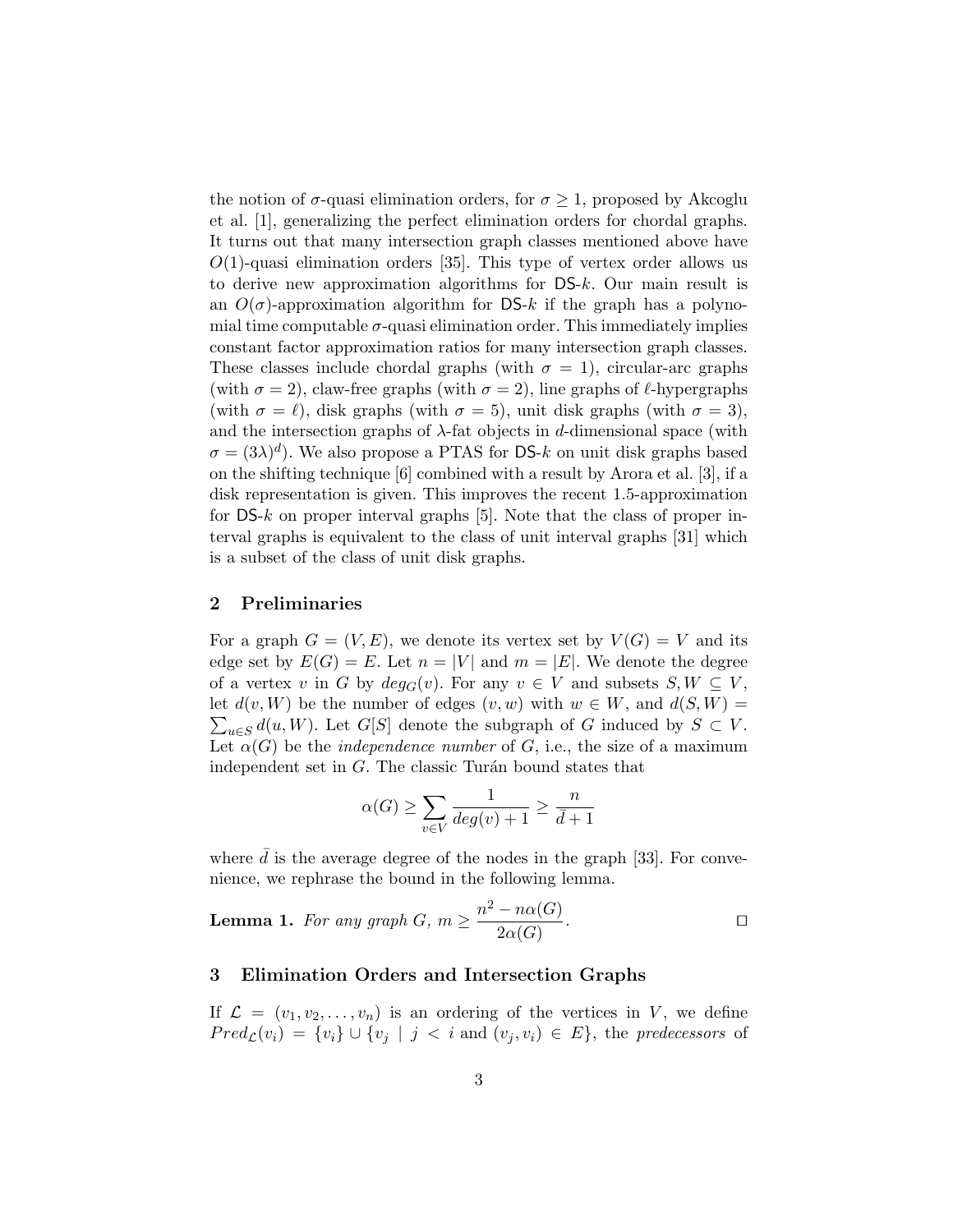$v_i$ , and  $Succ_{\mathcal{L}}(v_i) = \{v_j \mid j > i \text{ and } (v_i, v_j) \in E\}$ , the successors of  $v_i$ . In a perfect elimination order, every set  $Pred_{\mathcal{L}}(v_i)$  forms a clique (note that sometimes in the literature it is required that every set  $Succ_{\mathcal{C}}(v_i)$  forms a clique, instead, which just reverses the order). We can generalize this definition by allowing some slack. Let  $\sigma$  be a positive integer.

**Definition 2.** A  $\sigma$ -quasi elimination order ( $\sigma$ -QEO) of G is an ordering  $\mathcal{L} = (v_1, v_2, \dots, v_n)$  of the vertices in V such that  $\alpha(G[Pred_{\mathcal{L}}(v_i)]) \leq \sigma$ for  $i = 2, \ldots, n$ .

A perfect elimination order is just a 1-QEO. This notion was introduced by Akcoglu et al. [1] who proposed a  $\sigma$ -approximation for the weighted maximum independent set problem. Recently, Ye and Borodin explored many properties of QEOs and initiated a more comprehensive study on their algorithmic aspects [35]. In particular, they considered the maximum  $\sigma$ -colorable subgraphs problem, the minimum vertex covering problem and the minimum vertex coloring problem and obtained improved approximation algorithms on graphs with  $O(1)$ -QEO. Lemma 1 implies that  $G[Pred_{\mathcal{L}}(v_i)]$  has at least  $\frac{1}{2\sigma} \cdot {\binom{|Pred_{\mathcal{L}}(v_i)|}{2}}$  edges, for every  $v_i$ in  $\mathcal{L}$ , if  $|Pred_{\mathcal{L}}(v_i)| \geq 2\sigma - 1$ . Note that any induced subgraph of G has a  $\sigma$ -QEO if G has one. In this paper, we study the following graph classes.

Chordal graphs. G is a chordal graph if it does not contain an induced cycle of length k, for any  $k \geq 4$ . Chordal graphs are exactly the intersection graphs of subtrees in a tree. A graph is chordal if and only if it has a perfect elimination order [17].

Circular-arc graphs. A circular-arc graph is the intersection graph of arcs of a circle. Circular-arc graphs are not always chordal, for example any chordless cycle of length greater than four is a circular-arc graph. It is easy to see that any circular-arc graph has a 2-QEO.

Line graphs. A graph L is the line graph of the (hyper-)graph  $G$  if  $L$  is the intersection graph of the (hyper-)edges of G.

Claw-free graphs. A graph G is claw-free if it excludes  $K_{1,3}$  as an induced subgraph. Claw-free graphs generalize line graphs, which initially motivated the study of claw-free graphs. They have many nice properties, for example, claw-free graphs always have a perfect matching and we can find a maximum independent set in polynomial time. However, it is NPhard to compute a largest clique in a claw-free graph. For a survey on more results on claw-free graph, see [24], for example. Conveniently, any ordering of the vertices of a claw-free graph is a 2-QEO.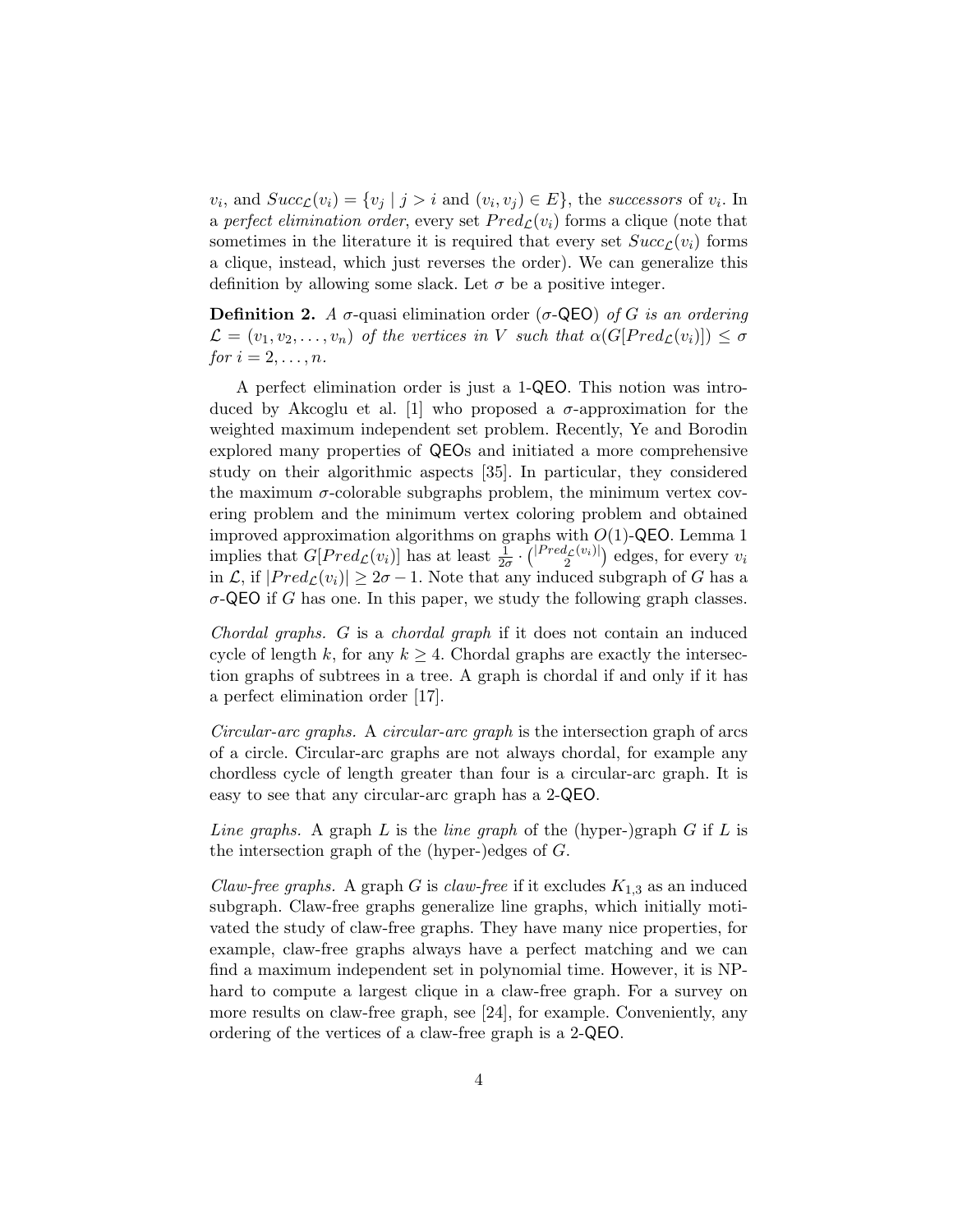(Unit) Disk graphs. G is a (unit) disk graph if it is the intersection graph of a set of closed (unit) disks in the plane. The disk representation specifies the centers and radii of the disks. If the disks are not given, the recognition problem of (unit) disk graphs is NP-hard [9]. Disk graphs are a two-dimensional generalization of interval graphs. However, in general, they are neither planar nor perfect. Some NP-hard problems become tractable on unit disk graphs (e.g., the maximum clique problem [8]), and some problems admit significantly better approximation algorithms (e.g., there is a PTAS for the maximum independent set problem on unit disk graphs [29] and on arbitrary disk graphs [13]). Ye and Borodin showed that any (unit) disk graph has a (3-QEO) 5-QEO [35].

Fat intersection graphs. Practical instances of geometric problems often deal with objects of "reasonable" shape. One way to formalize this is the notion of fat objects. There are several different definitions of fat objects in computational geometry literature (e.g., see [12]). In this paper, we say a d-dimensional convex object K is  $\lambda$ -fat, for some parameter  $\lambda \geq 1$  (the  $\mathit{fatness}$ ), if the ratio between the radii of  $B_K^+$  and  $B_K^-$  is at most  $\lambda$ , where  $B_K^+$  is a smallest sphere containing K and  $B_K^-$  is a largest sphere contained in  $K$ . Examples of objects of bounded fatness are spheres (fatness 1), in *K*. Examples of objects of bounded fathess are spheres cubes (fathess  $\sqrt{d}$ ), and ellipsoids with bounded aspect ratio.

A fat intersection graph is the intersection graph of a set of fat objects. For example, disk graphs are fat intersection graphs.

**Lemma 3.** Every fat intersection graph of  $\lambda$ -fat convex objects in ddimensional space has an  $O((3\lambda)^d)$ -QEO.

Proof. We sort the vertices of the graph in non-increasing order of the largest disk contained in each corresponding fat object. Then, for each vertex  $v_i$ ,  $\alpha(G[Pred_{\mathcal{L}}(v_i)]) = O((3\lambda)^d)$ . Since similar ideas have been used before in the literature on algorithms for fat objects (e.g., see [12]), we omit the details of the proof.  $\Box$ 

## 4 Approximating DS-k on Graphs with  $\sigma$ -QEO

In this section, we present a constant factor approximation technique for DS-k on chordal graphs and fat intersection graphs. We focus on presenting the general framework and do not emphasize on fine-tuning the parameters for the smallest possible approximation factor. We use the maximum density subgraph problem, which is polynomial time solvable, as a key subroutine.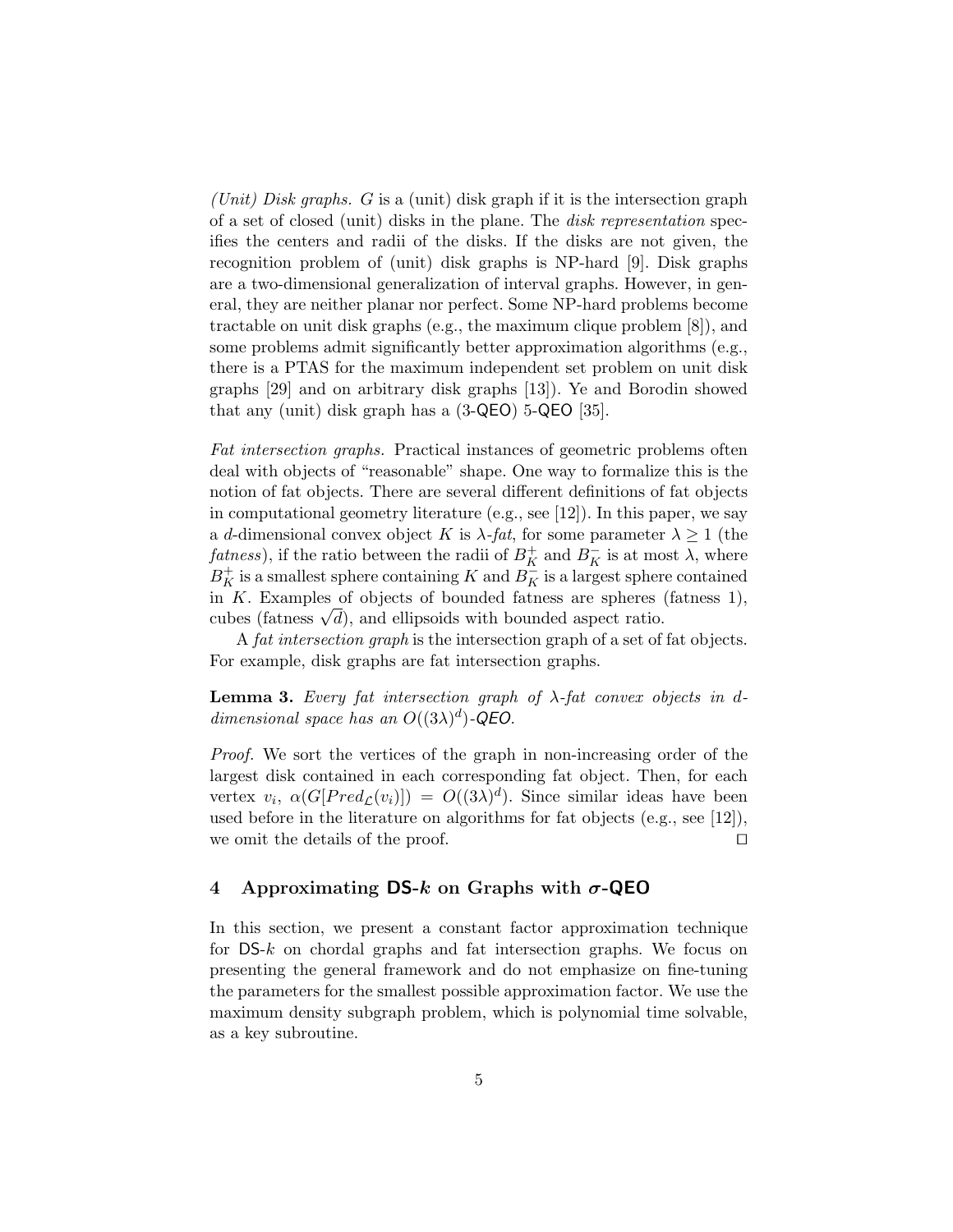#### 4.1 The Maximum Density Subgraph Problem (MDSP)

The *maximum density subgraph problem (MDSP)* is defined as follows: Given a graph  $G = (V, E, w)$  with non-negative vertex weights  $w : V \rightarrow$  $\mathbb{R}^+ \cup \{0\}$ , find an induced subgraph  $H = (W, F)$  maximizing the density

$$
\rho(H) = \frac{\sum_{v \in W} w(v) + |F|}{|W|}.
$$

This problem can be solved optimally in  $O(nm \log(\frac{n^2}{m}))$  $\frac{m^2}{m}$ )) time by a reduction to the parametric maximum flow algorithm [16] which produces an induced subgraph  $H = (W, F)$  maximizing  $\frac{\sum_{e \in F} w(e)}{\sum_{v \in W} w(v)}$ , where w is a weight function on the vertices and edges (we set the weights of all original vertices and edges to 1; then we create a sibling with weight zero for each vertex in  $V$ , connected to the original vertex by an edge of weight  $w(v)$ ).

Note that  $w(v) + deg_H(v) \ge \rho$ , for each vertex  $v \in W$ , for any optimal MDSP solution  $H = (W, F)$  with maximum density  $\rho$ . This is because we could delete from  $H$  all vertices violating this inequality to obtain an induced subgraph of higher density.

#### 4.2 A Constant Factor Approximation Framework

In this subsection, we show how to compute an  $O(\sigma)$ -approximation for DS-k on any graph  $G = (V, E)$  for which we can efficiently compute a  $\sigma$ -quasi elimination order.

At a high level, our framework works as follows. If we solve MDSP on G with  $w(v) = 0$  for all  $v \in V$  and obtain a subgraph H of k' vertices, then  $H$  is also an optimal  $DS-k'$  solution. If  $H$  is smaller than the sought DS-k solution (i.e.,  $k' < k$ ), then we repeat the MDSP algorithm on the remaining vertices of  $G$  and combine the solution with  $H$  (Phase 1). If H is larger (i.e.,  $k' > k$ ), then we select some vertices in H to satisfy the cardinality constraint without losing too much density (Phase 2).

Let  $G^* = (V^*, E^*)$  be an optimal DS-k solution on  $G = (V, E)$  with density  $\rho^* = \frac{|\tilde{E}^*|}{|V^*|}$  $\frac{|E^{\star}|}{|V^{\star}|}$ . Without loss of generality assume  $\rho^{\star} \ge 8\sigma$ ; otherwise, we can trivially get an  $O(\sigma)$ -approximation.

**Phase 1: Growing**  $U_t$ **.** Let  $V_0 = V$ ,  $E_0 = E$ , and  $w_0(v) = 0$  for all  $v \in V_0$ . Starting with  $i = 0$ , let  $G_{i+1}$  be obtained from  $G_i$  by removing the vertices and adjacent edges of an optimal MDSP solution  $H_i = (W_i, F_i)$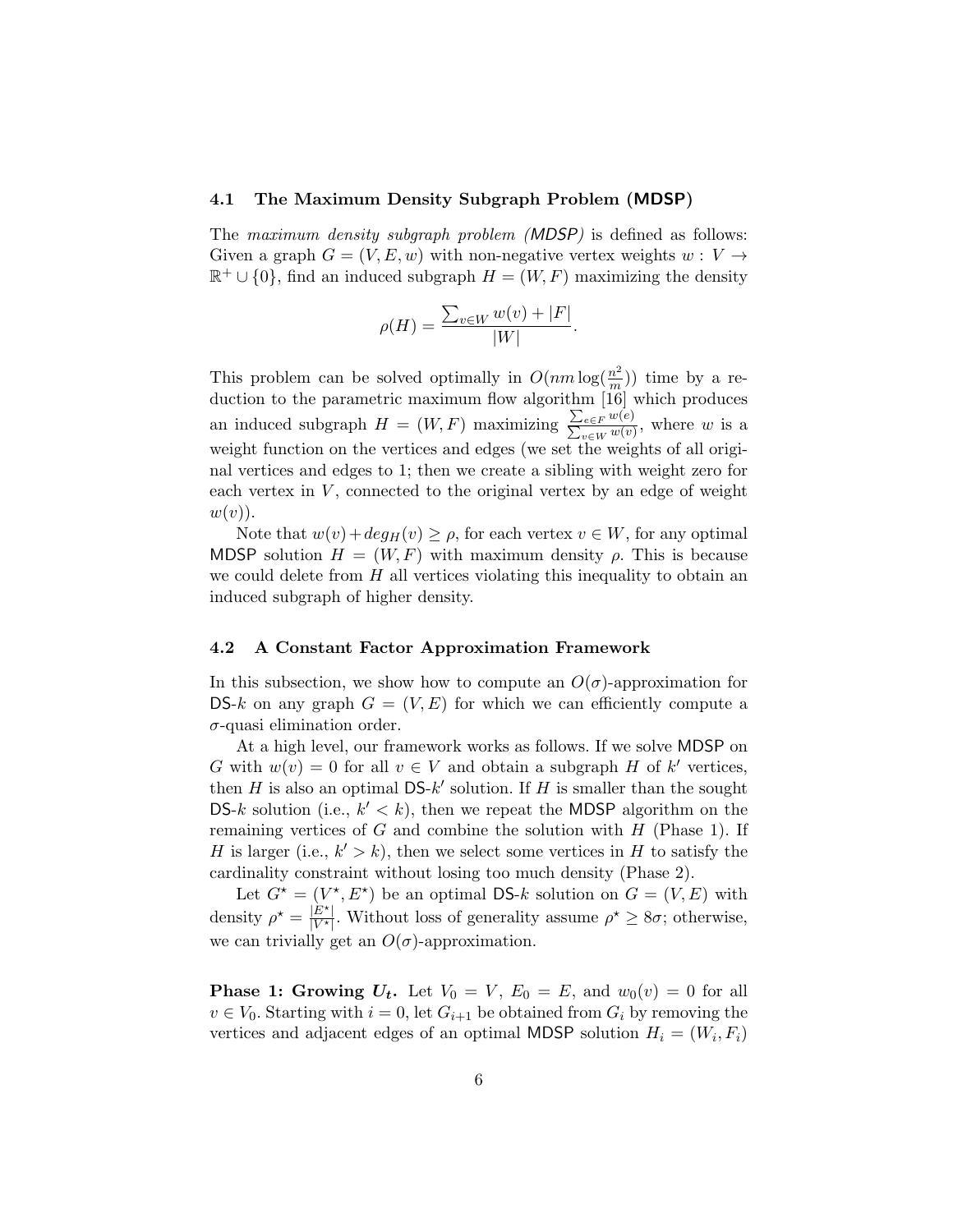of  $G_i = (V_i, E_i, w_i)$  of density  $\rho_i$ , where  $w_i(v) = d(v, U_{i-1})$  for  $v \in V_i$ . Let  $U_i = \bigcup_{j=0}^{i} W_j$  be the set of all removed nodes, and  $n_i = |U_i|$ . We stop at the first time t such that  $n_t \geq \frac{k}{2}$  $\frac{k}{2}$ . If  $n_t \leq k$ , then we return  $U_t$  plus some arbitrary  $k - n_t$  nodes from  $V_{t+1}$  as our DS- $k$  approximation.

**Lemma 4.** If  $n_t \leq k$ , then  $U_t$  is a 4-approximation for DS-k on G.

*Proof.* If  $G[U_t \cap V^{\star}]$  has at least  $\frac{|E^{\star}|}{2}$  edges, then  $U_t$  is a 2-approximation for DS-k on G. If not, then let  $I_i = U_i \cap V^*$  and  $R_i = V^* \setminus I_i$ , for all i. Since  $|E(I_t)| = |E(U_t \cap V^*)| < \frac{|E^*|}{2}$  $\frac{i}{2}$ , we have for  $i \leq t$ 

$$
\rho_i = \frac{|F_i| + d(U_{i-1}, W_i)}{|W_i|} \ge \frac{|E(R_{i-1})| + d(U_{i-1}, R_{i-1})|}{|R_{i-1}|}
$$
  
\n
$$
\ge \frac{|E(R_{i-1})| + d(I_{i-1}, R_{i-1})|}{|R_{i-1}|} \ge \frac{|E(R_{i-1})| + d(I_{i-1}, R_{i-1})|}{k}
$$
  
\n
$$
= \frac{|E^*| - |E(I_{i-1})|}{k} \ge \frac{|E^*| - |E(I_{i})|}{k} \ge \frac{|E^*|}{2k} = \frac{\rho^*}{2}.
$$

Hence,

$$
|E(U_t)| \geq \sum_{i \leq t} (\rho_i \cdot |U_i|) \geq \min_{i \leq t} {\rho_i} \cdot \sum_{i \leq t} |U_i| \geq \min_{i \leq t} {\rho_i} \cdot k/2 \geq \frac{|E^{\star}|}{4} . \quad \Box
$$

**Phase 2: Shrinking**  $U_t$ **.** If  $n_t > k$ , then we must delete some vertices from  $U_t$  without decreasing the density too much. We first compute a  $\sigma$ -quasi elimination order  $\mathcal{L} = \{v_1, \ldots, v_{n_t}\}\$ for  $U_t$ . If some vertex in  $\mathcal{L}$ has a large predecessor set in this order, then we are done, as shown by Lemma 5.

**Lemma 5.** If there is a vertex  $v oldsymbol{\in} U_t$  with  $|Pred_{\mathcal{L}}(v)| \geq \frac{k}{2}$ , then we can efficiently find a subgraph of  $\frac{k}{2}$  vertices in  $Pred_{\mathcal{L}}(v)$  that is an  $O(\sigma)$ approximation for DS-k on G.

*Proof.* Let  $\mathcal{A} = Pred_{\mathcal{L}}(v)$ . Since  $|\mathcal{A}| \geq \frac{k}{2} \geq \rho^* \geq 2\sigma - 1$ , the  $\sigma$ -quasi elimination order property implies that  $G[\mathcal{A}]$  has at least  $\frac{1}{2\sigma} \cdot {\binom{|\mathcal{A}|}{2}}$  $2^{A|}$  edges by Lemma 1. We randomly and uniformly choose a subset  $\mathcal{B}$  of the  $\frac{k}{2}$ vertices in A. Then,  $G[\mathcal{B}]$  has an expected number of  $\Theta(\frac{1}{\sigma})$  $(\frac{1}{\sigma})\cdot\Theta(k^2)$  edges:

$$
\sum_{e \in E(\mathcal{A})} \frac{k}{2|\mathcal{A}|} \cdot \frac{k}{2|\mathcal{A}|} \geq \frac{k^2}{16\sigma} \cdot (1 - \frac{1}{|\mathcal{A}|}) \geq \frac{1}{\sigma} \cdot (\frac{k^2}{16} - \frac{k}{8}) \ .
$$

It is straightforward to derandomize this algorithm using the conditional probability technique. We omit the details.  $\Box$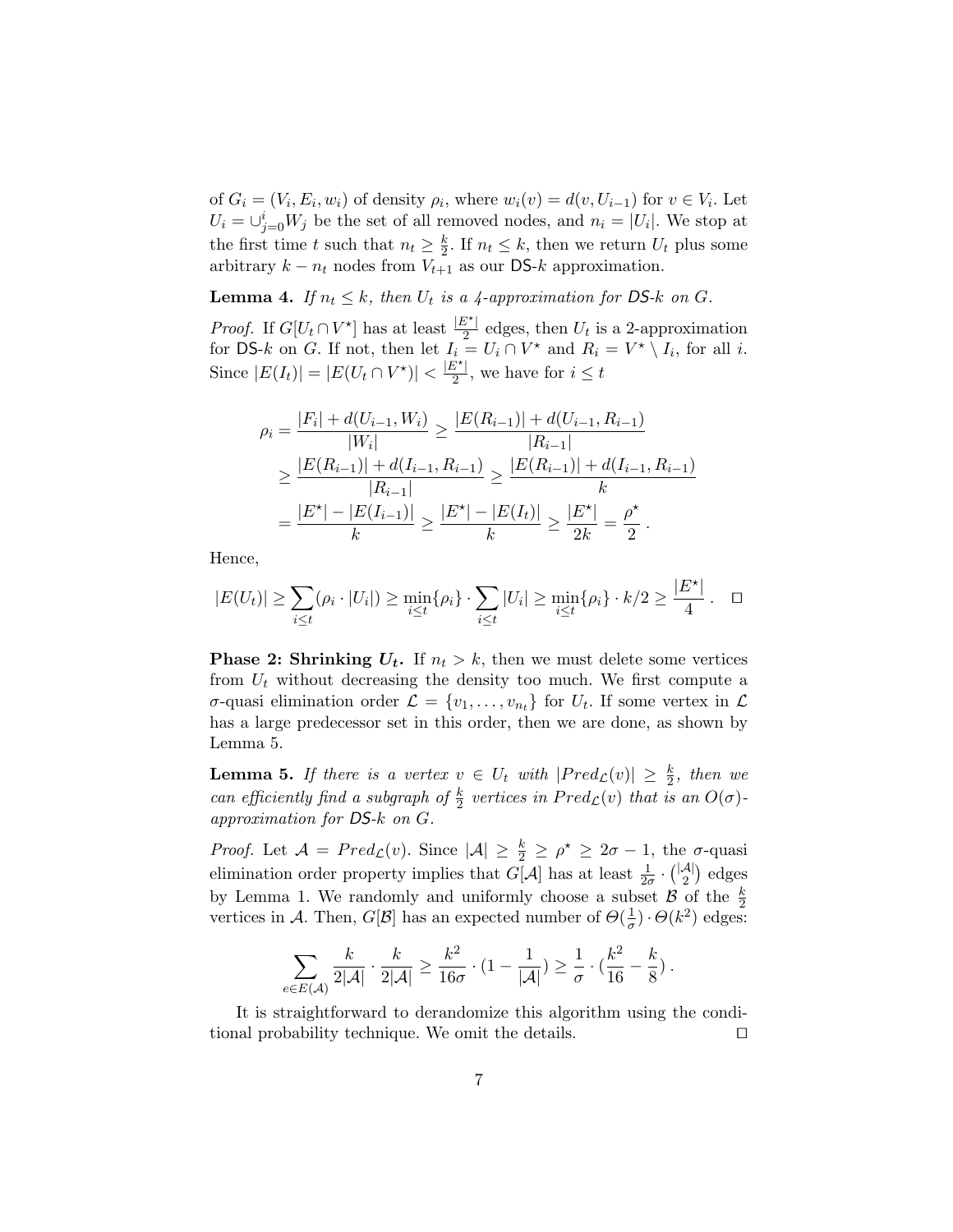If no vertex v in  $\mathcal L$  has a predecessor set of size at least  $\frac{k}{2}$ , then we must work a bit harder to find a dense subgraph.

**Lemma 6.** If there is no vertex  $v \in U_t$  with  $|Pred_{\mathcal{L}}(v)| \geq \frac{k}{2}$ , then we can efficiently find a subset of  $U_t$  of size at most k that is an  $O(\sigma)$ approximation for DS-k on G.

Proof. From the remark at the end of Subsection 4.1, we see that for any vertex  $v \in U_t$ , either (1)  $|Succ_{\mathcal{L}}(v)| > \frac{\rho_t}{2}$  $\frac{\rho_t}{2}$ , or (2)  $|Pred_{\mathcal{L}}(v)| \geq \frac{\rho_t}{2}$ . We now process the vertices of  $U_t$  in the reverse order of  $\mathcal{L}$ , i.e., beginning at  $v_{n_t}$ . If a vertex satisfies condition (1) above, then we take it. If it satisfies condition (2), then we take it together with a certain subgraph of high-degree vertices of its predecessor set (see Lemma 7 below).

We stop if we have collected at least  $\frac{k}{2}$  vertices. In every step, we either add a single vertex  $v$  or a subset of its predecessors to the solution. Since no vertex has a predecessor set of size at least  $\frac{k}{2}$ , we select at most k vertices in total, i.e., we obtain a feasible solution  $SOL$  for  $DS-k$ .

In G[SOL], each vertex v has a degree either at least  $\frac{\rho_t}{2}$  if it was selected by condition (1), or  $\frac{|Pred_{\mathcal{L}}(v)| - 1}{4\sigma} \geq \frac{\rho_t - 2}{8\sigma}$  $rac{t-2}{8\sigma}$  if it was selected by condition (2). Thus,

$$
|SOL| = \frac{1}{2} \sum_{v \in SOL} deg(v) \ge \frac{\rho_t - 2}{8\sigma} \cdot k \ge \frac{\rho^{\star} - 4}{8\sigma} \cdot k = O(\frac{1}{\sigma}) \cdot |E^{\star}|.
$$

**Lemma 7.** If  $|Pred_{\mathcal{L}}(v)| \geq \frac{\rho_t}{2}$  for some vertex v, then we can efficiently *identify a non-empty subset*  $H$  of  $Pred_{\mathcal{L}}(v)$  such that every vertex in  $G[H]$ has a degree at least  $\frac{|Pred_{\mathcal{L}}(v)| - 1}{4\sigma}$ .

*Proof.* We repeatedly delete a vertex of degree less than  $\frac{|Pred_{\mathcal{L}}(v)| - 1}{4\sigma}$ . Since  $|Pred_{\mathcal{L}}(v)| \geq \frac{\rho_t}{2} \geq \frac{\rho^{\star}}{4} \geq 2\sigma$ ,  $G[Pred_{\mathcal{L}}(v)]$  contains at least  $\frac{1}{2\sigma}$ .  $\binom{|Pred_{\mathcal{L}}(v)|}{2}$  edges, and thus we cannot delete all vertices (and their edges) of  $Pred_{\mathcal{L}}(v)$ .

**Theorem 8.** If G has a polynomial time computable  $\sigma$ -QEO, then we can efficiently compute an  $O(\sigma)$ -approximation for DS-k on G.

It is known that a  $\sigma$ -QEO can be constructed in  $O(\sigma^2 n^{\sigma+2})$  time if there is one [35]. In particular, we can find an  $O(1)$ -QEO in polynomial time. Combined with Theorem 8, we obtain the claimed results on intersection graphs.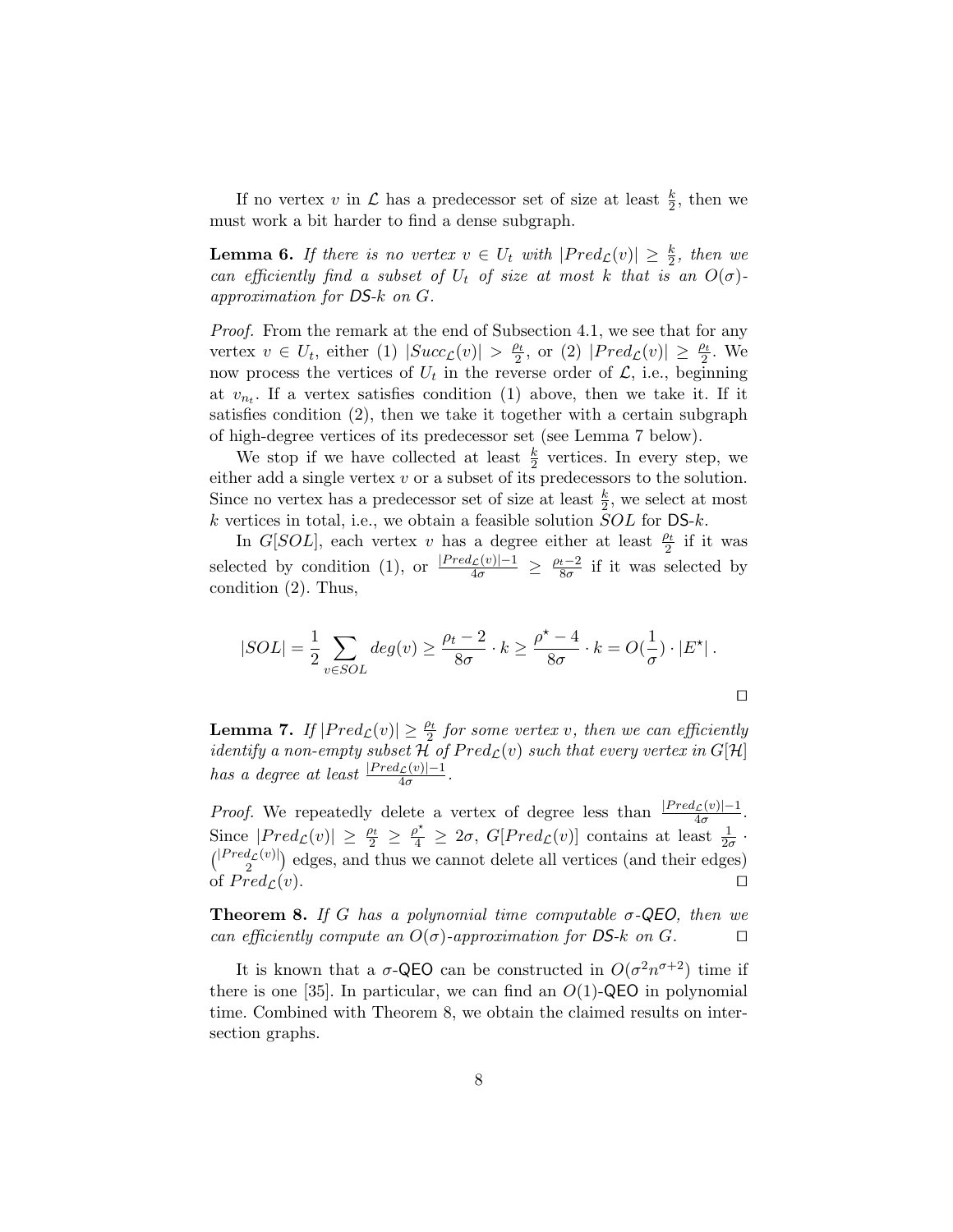**Corollary 9.** There is an  $O(1)$ -approximation algorithm for DS-k on the following intersection graph classes, even if the intersection models are not given as input: chordal graphs, circular-arc graphs, claw-free graphs, line graphs of  $\ell$ -hypergraphs (with  $\ell = O(1)$ ), disk graphs (with  $\sigma = 5$ ), unit disk graphs (with  $\sigma = 3$ ), and the intersection graphs of  $\lambda$ -fat objects in d-dimensional space (with  $\lambda = O(1)$  and  $d = O(1)$ ).

# 5 A PTAS for  $DS-k$  on Unit Disk Graphs

A PTAS for DS-k on unit disk graphs can be obtained by a standard shifting technique [6], combined with a result by Arora et al. [3]. This technique was also used to develop a PTAS for the maximum independent set problem on unit disk graphs [29]. We give a brief sketch of our algorithm. The following lemma indicates how to combine the optimal solutions for HS on independent subgraphs into a global optimal solution.

**Lemma 10.** Let G be a graph with connected components  $G_1, \ldots, G_p$ . If we can efficiently solve  $\mathsf{H}\mathsf{S}\mathscr{A}$  on all  $G_i$ , for any  $\ell$ , then we can efficiently solve  $HS-\ell$  on  $G$ , for any  $\ell$ .

*Proof.* Let  $OPT(G, \ell)$  denote an optimal solution of HS- $\ell$  on G. Then,  $OPT(\cup_{i=1}^{j} G_i, \ell)$  can be computed by the following dynamic program, for any *i* and  $\ell$ :

$$
OPT(\cup_{i=1}^{j} G_i, \ell) = \max_{x} \{ OPT(\cup_{i=1}^{j-1} G_i, x) + OPT(G_j, \ell - x) \}.
$$

We may assume that the given disks have diameter one and the disk centers do not have integral coordinates. Let h be a constant to be fixed later. For all  $0 \leq i, j \leq k-1$ , we define  $\mathcal{D}_{i,j}$  to be the set of disks obtained by removing all disks intersecting a vertical line  $x = i + ha$  for some integer a or a horizontal line  $y = j + hb$  for some integer b.

 $\sum_{i=0}^{h-1}$ Let  $OPT(G, k)$  be an optimal DS-k solution for G. We can show that  $\sum_{i=0}^{h-1} \sum_{j=0}^{h-1} |OPT(G, k) \cap \mathcal{D}_{i,j}| \ge (h-2)^2 \cdot |OPT(G, k)|$ . Therefore, there exist i, j such that  $|OPT(\mathcal{D}_{i,j}, k)| \geq |OPT(G, k) \cap \mathcal{D}_{i,j}| \geq (1 - \frac{2}{h})$  $(\frac{2}{h})^2$ .  $|OPT(G, k)|$ . By choosing  $h = 2/\epsilon$ , we see that  $\max_{i,j} |OPT(\mathcal{D}_{i,j}, k)|$  is a (1 –  $\epsilon$ )-approximation. Now, we have reduced DS-k on G to computing  $OPT(\mathcal{D}_{i,j}, k)$ . In the following, we will give a PTAS for computing  $OPT(\mathcal{D}_{i,j}, k)$ . This gives us a PTAS for DS-k on G.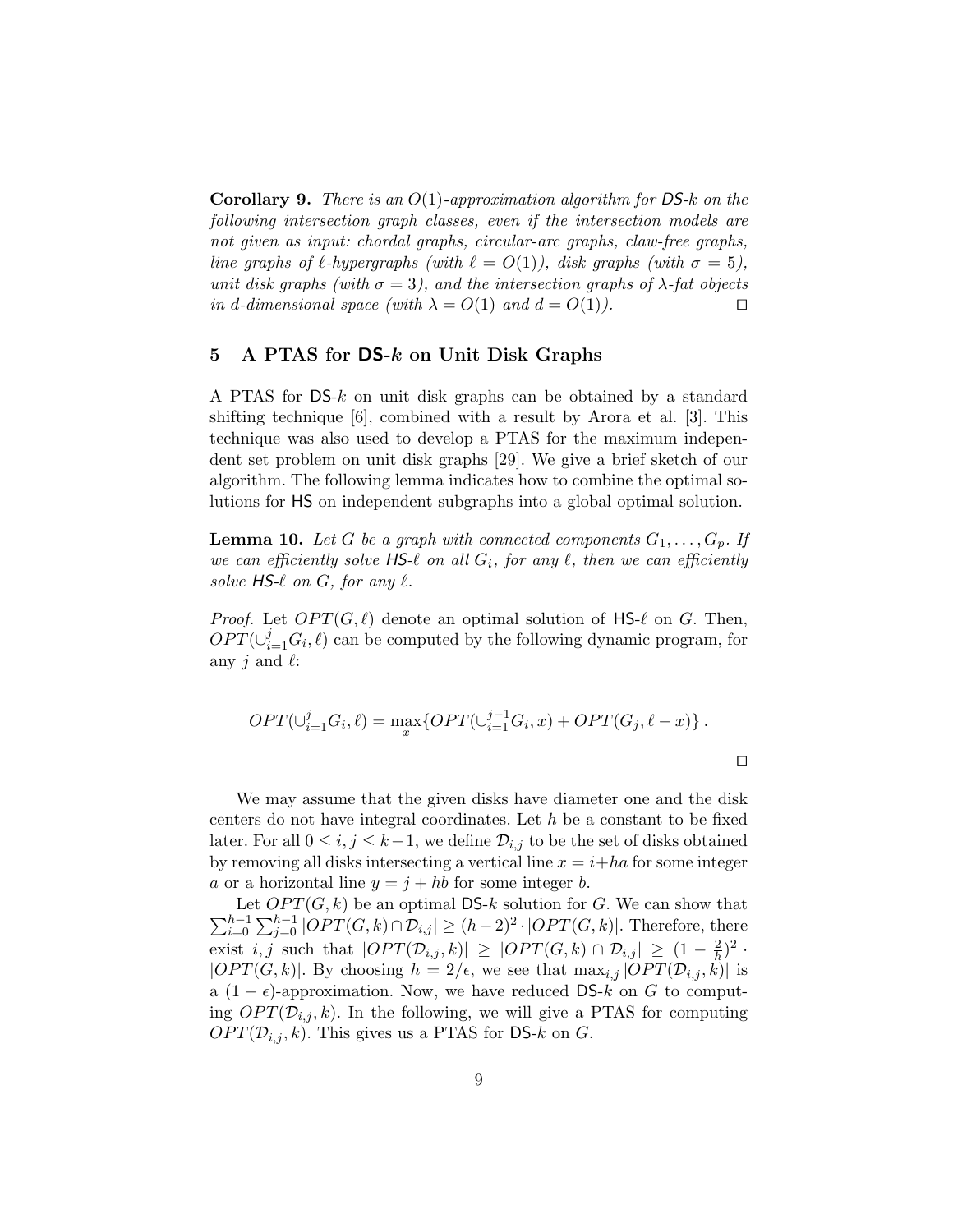$\mathcal{D}_{i,j}$  may consist of several connected components, each of which is contained in an  $h \times h$  square. Let C be one of the components with  $n_c$ vertices. An  $h \times h$  square can be covered by  $(h+1)^2 + h^2 = 2h^2 + 2h + 1$  unit disks. Thus, C can be covered by no more than  $2h^2 + 2h + 1$  disjoint cliques, since a set of disks whose centers lie in a common unit circle induces a clique. Therefore, one of these cliques contains no less than  $\frac{n_c}{2h^2+2h+1}$ vertices. If  $k \leq \frac{n_c}{2h^2+2h+1}$ , then  $OPT(C, k)$  is a clique. If  $k > \frac{2h}{2h^2+2h+1}$ , the size of a maximum independent set in C is no more than  $2h^2 + 2h + 1$ . By Lemma 1, C contains  $\Theta(\frac{n_c^2}{h^2})$  edges. Since h is a constant, we can use the algorithm in [3] to obtain a PTAS for problem instances with  $\Theta(n_c^2)$ edges and satisfying  $k = \Theta(n_c)$ . Now, by Lemma 10, we have a PTAS for computing  $OPT(\mathcal{D}_{i,j}, k)$ .

We note that similar ideas can be used to obtain a PTAS for unit square intersection graphs. Erlebach et al. [13] used a new subdivision of the plane and the shifting strategy to obtain a PTAS for the maximum independent set problem and the vertex cover problem for disk graphs. However, it is not clear whether their methods can be applied to obtaining a PTAS for DS-k on disk graphs.

# 6 Conclusions

In this paper, we studied approximation algorithms for the densest  $k$ subgraph  $(DS-k)$  problem on several classes of intersection graphs. One of our main contributions is a simple  $O(\sigma)$ -approximation framework for graphs admitting  $\sigma$ -QEOs, which leads to improved approximation DS- $k$ algorithms for these graph classes.

One future research direction is to find more algorithmic applications for  $\sigma$ -QEO. It is worthwhile noting that after the MDSP preprocessing phase, our algorithm is essentially based on local decisions guided by the vertex ordering. This is similar to the approximation algorithms for various graph problems developed in [1, 35]. Therefore, we conjecture that there might be a deeper reason to explain this, or even a unified characterization of the problem structures that allows us to apply certain local decision-based approximation algorithms on graphs with QEOs.

Note that all graph classes we considered have  $\sigma$ -quasi elimination orders with some constant  $\sigma \geq 1$ . Thus, another direction of research is to identify other graph classes with a  $\sigma$ -QEO such that  $\sigma$  is  $o(n^{1/4})$  (this ensures an approximation better than  $O(n^{1/4})$  for DS-k [7]).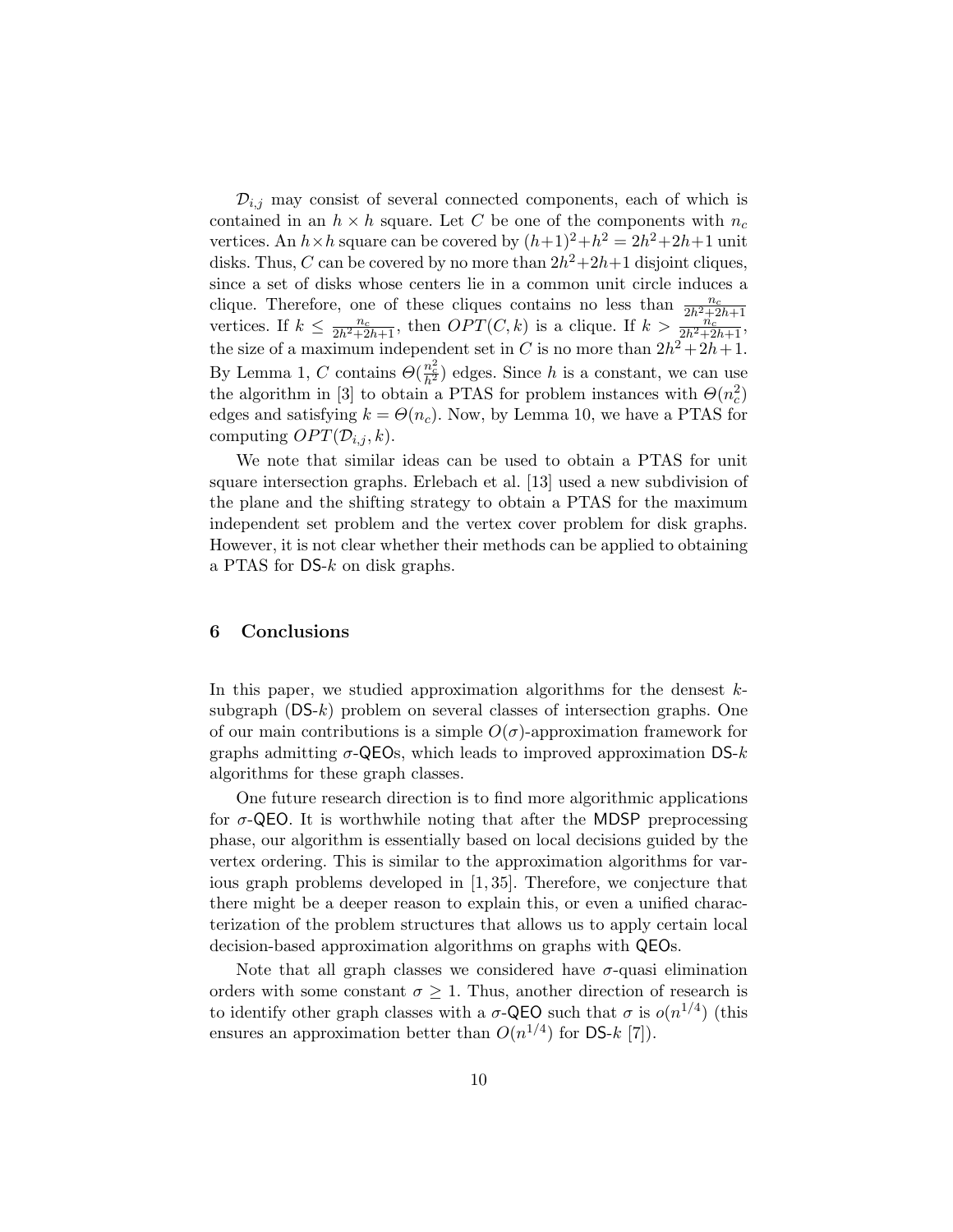### References

- 1. K. Akcoglu, J. Aspnes, B. DasGupata, and M.-Y. Kao. Opportunity cost algorithm for combinatorial auctions. Applied Optimization 74: Computational Methods in Decision-Making, Economics and Finance, pp. 455–479, 2002.
- 2. R. Andersen, K. Chellapilla. Finding dense subgraphs with size bounds. In Proceedings of the 6th International Workshop on Algorithms and Models for the Web- $Graph (WAW'09)$ , pp. 25–36, 2009.
- 3. S. Arora, D. Karger, and M. Karpinski. Polynomial time approximation schemes for dense instances of NP-hard problems. In Proceedings of the 27th Annual ACM Symposium on Theory of Computing (STOC'95), pp. 284–293, 1995.
- 4. Y. Asahiro, K. Iwama, H. Tamaki, and T. Tokuyama. Greedily finding a dense subgraph. In Proceedings of the 5th Scandinavian Workshop on Algorithm Theory (SWAT'96), Springer LNCS 1097, pp. 136–148, 1996.
- 5. J. Backer and J. M. Keil. Constant factor approximation algorithms for the densest k-subgraph problem on proper interval graphs and bipartite permutation graphs. Information Processing Letters, 110(16):635–638, 2010.
- 6. B. Baker. Approximation algorithms for NP-complete problems on planar graphs. Journal of the ACM, 41(1):153–180, 1994.
- 7. A. Bhaskara, M. Charikar, E. Chlamtac, U. Feige, and A. Vijayaraghavan. Detecting high log-densities — An  $O(n^{1/4})$  approximation for densest k-subgraph. In Proceedings of the 42nd Annual ACM Symposium on Theory of Computing  $(TTOC'10)$ , pp. 201–210, 2010.
- 8. H. Breu. Algorithmic aspects of constrained unit disk graphs. PhD thesis, University of British Columbia, 1996.
- 9. H. Breu and D. G. Kirkpartrick. Unit disc graph recognition is NP-hard. Computational Geometry: Theory and Applications, 9:3–24, 1998.
- 10. D. G. Corneil and Y. Perl. Cluster and domination in perfect graphs. Discrete Applied Mathematics, 9:27–39, 1984.
- 11. E. D. Demaine, M. Hajiaghayi, and K. Kawarabayashi. Algorithmic graph minor theory: Decomposition, approximation, and coloring. In Proceedings of the  $46th$ Annual IEEE Symposium on Foundations of Computer Science (FOCS'05), pp. 637–646, 2005.
- 12. A. Efrat, M. J. Katz, F. Nielsenc, and M. Sharir. Dynamic data structures for fat objects and their applications. Computational Geometry: Theory and Applications, 15:215–227, 2000.
- 13. T. Erlebach, K. Jansen, and E. Seidel. Polynomial-time approximation scheme for geometric graphs. In Proceedings of the 12th Annual ACM-SIAM Symposium on Discrete Algorithms (SODA'01), pp. 671–679, 2001.
- 14. U. Feige, G. Kortsarz, and D. Peleg. The dense k-subgraph problem. Algorithmica, 29:410–421, 2001.
- 15. U. Feige and M. Selter. On the densest k-subgraph problem. Technical report, Department of Applied Mathematics and Computer Science, the Weizmann Institute, Rehovot, September 1997.
- 16. G. Gallo, M. D. Grigoriadis, and R. E. Tarjan. A fast parametric maximum flow algorithm and applications. SIAM Journal on Computing, 18(1):30–50, 1989.
- 17. M. C. Golumbic. Algorithmic Graph Theory and Perfect Graphs, Academic Press, New York, 1980.
- 18. M. Grötschel, L. Lovász, and A. Schrijver. Geometric Algorithms and Combinatorial Optimization, Springer Verlag, 1988.